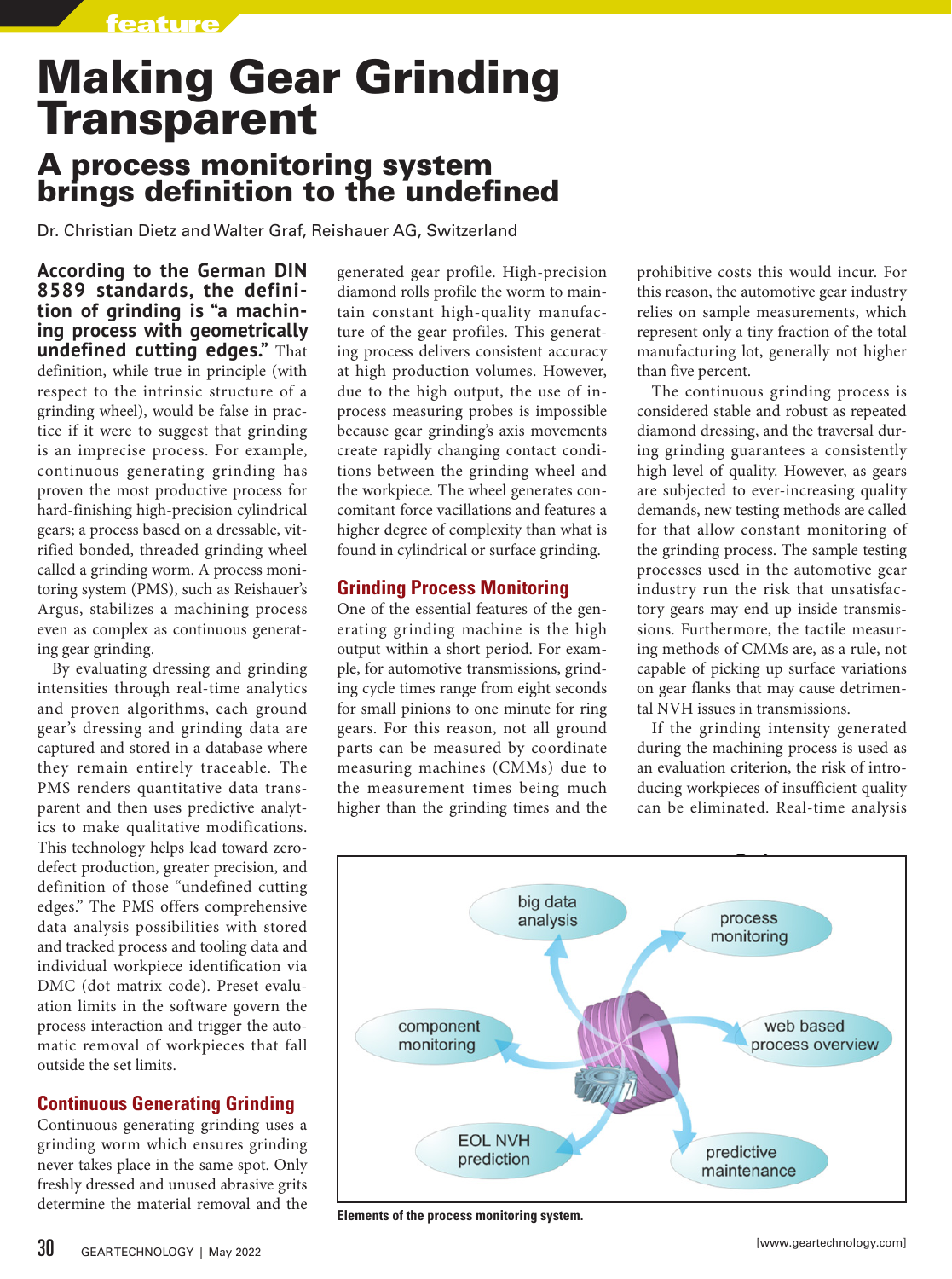

**Axes configuration and kinematics of a continuous generating grinder.**

of the intensity signal identifies a faulty workpiece during the grinding process if the set signal values have been exceeded. This method translates into a de facto checking of all workpieces in that it allows for faulty workpieces to be automatically identified and removed from the manufacturing process. Reoccurring defective workpieces trigger a systematic error that stops the grinding process and sends a corresponding error message to the operator.

Exceeding the grinding intensity tolerances could be a result of too much or too little grinding stock, hardness distortions, or excessive out-of-roundness from the premachining process. The PMS has integrated sensors to check the dimensions of the premachined gear parts, and excessive out-of-roundness or cumulative pitch errors either lead to an additional grinding stroke or the rejection and removal of the workpiece if the PMS determined additional grinding strokes would not produce a good part.

Grinding intensity is a force-based model — used to calibrate and standardize the grinding process — that

continually evaluates the changing chip forming zone, grinding wheel diameter, variations in wheel rpm, and lever ratios across the wheel width in relation to the spindle bearing. This standardization and calibration make it possible to set very narrow limits that result in a high-resolution error evaluation. Even small force vacillations can be detected and automatically checked during the process.

The grinding intensity shows if a worm maintains a consistent cutting performance across its entire width and usable diameter. As a rule, operators evaluate grinding wheels subjectively as empirical data is unavailable. The inhomogeneous hardness variation can only be indirectly assessed via deteriorating gear flank profiles, even though this deterioration may have other causes. The PMS allows the hardness gradient across the grinding wheel width and the changing diameter to be made visible, measurable, and classified.

The grinding intensity also offers an insight into the out-of-roundness levels of clamping fixtures or roundness deviations of the premachined workpieces. For a straightforward interpretation of the dynamics effects of the out-of-roundness of the workpieces on the grinding intensities, the PMS uses proven algorithms to process the time signals captured by the measuring sensors. Using these intensities offers several significant advantages to the operator. The simple interpretability ensures that the analysis of even a complicated process no longer requires the services of highly trained and expensive specialists.

Additionally, even high data volumes generated by large production lots can be visualized. Academic studies are often based on time and frequency analysis of vast data sets with storage reaching several gigabytes. The system's scalar format of the data parameters makes the graphical representation easy, even with thousands of measured data points. Moreover, the system does not require specific evaluation software and hardware. It can be operated with a simple web application on standard web browsers. Given the small data size, it can be transferred any time via the internet or internal networks, even on networks of small bandwidths, and can be efficiently uploaded or downloaded.

The application of this PMS has significant economic benefits. Besides monitoring geometrical inconsistencies, detecting grinding burns is essential to ensure stable production conditions. Grinding burns must be avoided at all costs. Therefore, one of the most common strategies to prevent thermal damage is to reduce feed rates, as thermal damage thresholds are unknown. However, suppose the grinding intensities are calibrated on ground components and proven free of thermal damage. In that case, the process can be optimized with higher feed rates and lower shifting rates. This process optimization leads to shorter grinding cycle times and